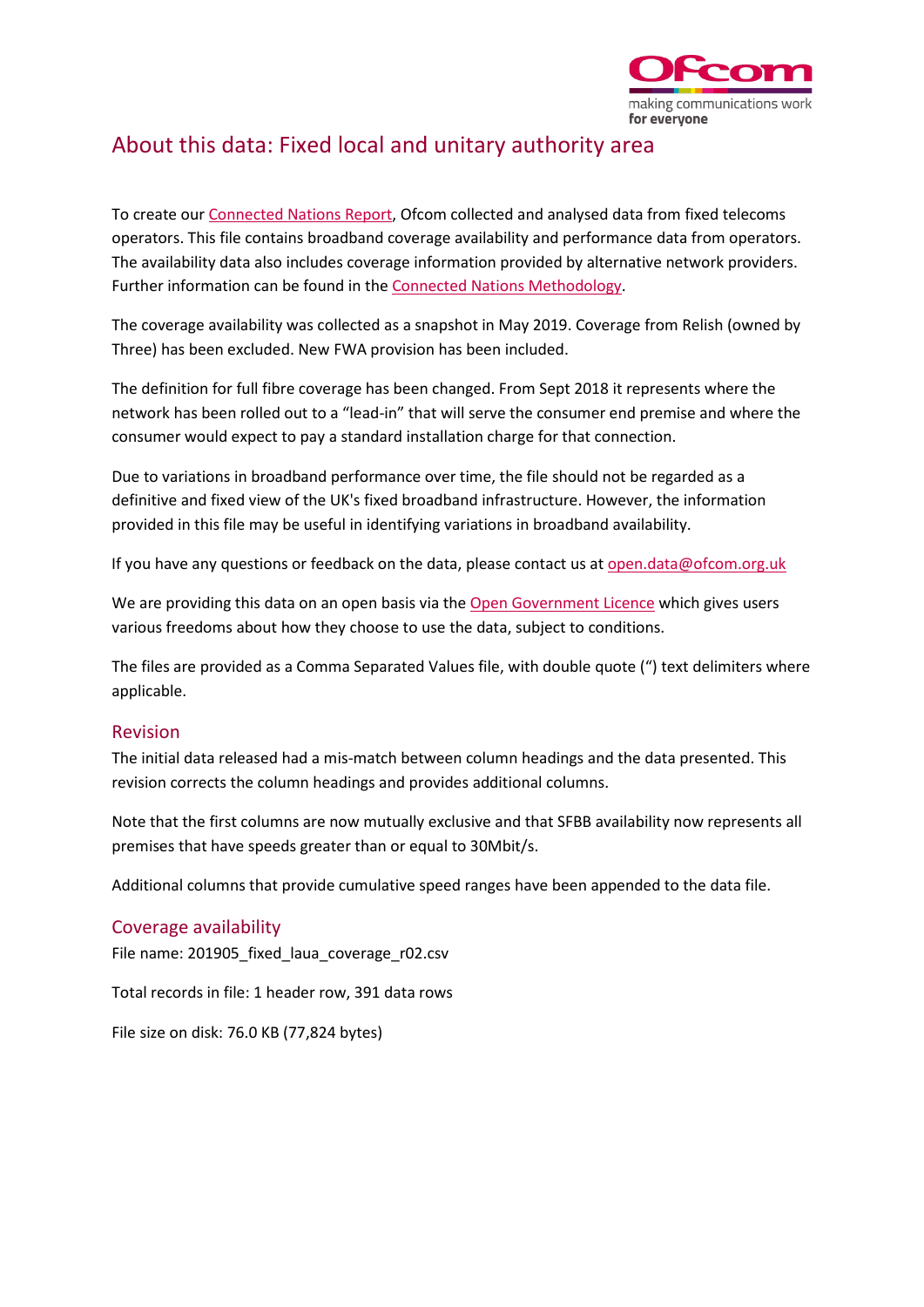

## Column headers and what they represent

| <b>Current headers</b>                                | <b>Note</b>                                                                                                                                                                                   |
|-------------------------------------------------------|-----------------------------------------------------------------------------------------------------------------------------------------------------------------------------------------------|
| laua                                                  | Local and Unitary Authority Codes, such as<br>E07000114                                                                                                                                       |
| laua_name                                             | Local and Unitary Authority Names                                                                                                                                                             |
| All premises                                          | Count of all premises, in scope, based on Ordnance<br>Survey AddressBase® Premium Epoch 67                                                                                                    |
| All matched premises                                  | Count of all premises matched to operator records with<br>a non-zero recorded coverage. Unmatched premises<br>are unclassified                                                                |
| SFBB availability (% premises)                        | Percentage of premises that have Superfast Broadband<br>(30Mbit/s or greater) coverage                                                                                                        |
| UFBB availability (%                                  | Percentage of premises that have Ultrafast Broadband                                                                                                                                          |
| premises)                                             | (300Mbit/s or greater) coverage                                                                                                                                                               |
| Full Fibre availability (%                            | Percentage of premises that have coverage from a full                                                                                                                                         |
| premises)                                             | fibre service                                                                                                                                                                                 |
| % of premises unable to                               | Percentage of premises that do not have access to                                                                                                                                             |
| receive 2Mbit/s                                       | services above 2Mbit/s                                                                                                                                                                        |
| % of premises unable to                               | Percentage of premises that do not have access to                                                                                                                                             |
| receive 5Mbit/s                                       | services above 5Mbit/s                                                                                                                                                                        |
| % of premises unable to                               | Percentage of premises that do not have access to                                                                                                                                             |
| receive 10Mbit/s                                      | services above 10Mbit/s                                                                                                                                                                       |
| % of premises unable to                               | Percentage of premises that do not have access to                                                                                                                                             |
| receive 30Mbit/s                                      | services above 30Mbit/s                                                                                                                                                                       |
| % of premises below the USO                           | Percentage of premises that do not have access to<br>download speeds at or above 10Mbit/s and upload<br>speeds at or above 1Mbit/s including non-matched<br>records and zero predicted speeds |
| % of premises with NGA                                | Percentage of premises with Next Generation Access                                                                                                                                            |
| % of premises able to receive                         | Percentage of premises with Decent Broadband from                                                                                                                                             |
| decent broadband from FWA                             | <b>Fixed Wireless Access provision</b>                                                                                                                                                        |
| % of premises able to receive<br><b>SFBB from FWA</b> | Percentage of premises with Superfast Broadband<br>(30Mbit/s or above) from Fixed Wireless Access<br>provision                                                                                |
| Number of premises with                               | Number of premises that have Superfast Broadband                                                                                                                                              |
| SFBB availability                                     | (30Mbit/s or greater) coverage                                                                                                                                                                |
| Number of premises with                               | Number of premises that have Ultrafast Broadband                                                                                                                                              |
| <b>UFBB</b> availability                              | (300Mbit/s or greater) coverage                                                                                                                                                               |
| Number of premises with Full                          | Number of premises that have coverage from a full                                                                                                                                             |
| Fibre availability                                    | fibre service                                                                                                                                                                                 |
| Number of premises unable                             | Number of premises that do not have access to services                                                                                                                                        |
| to receive 2Mbit/s                                    | above 2Mbit/s                                                                                                                                                                                 |
| Number of premises unable                             | Number of premises that do not have access to services                                                                                                                                        |
| to receive 5Mbit/s                                    | above 5Mbit/s                                                                                                                                                                                 |